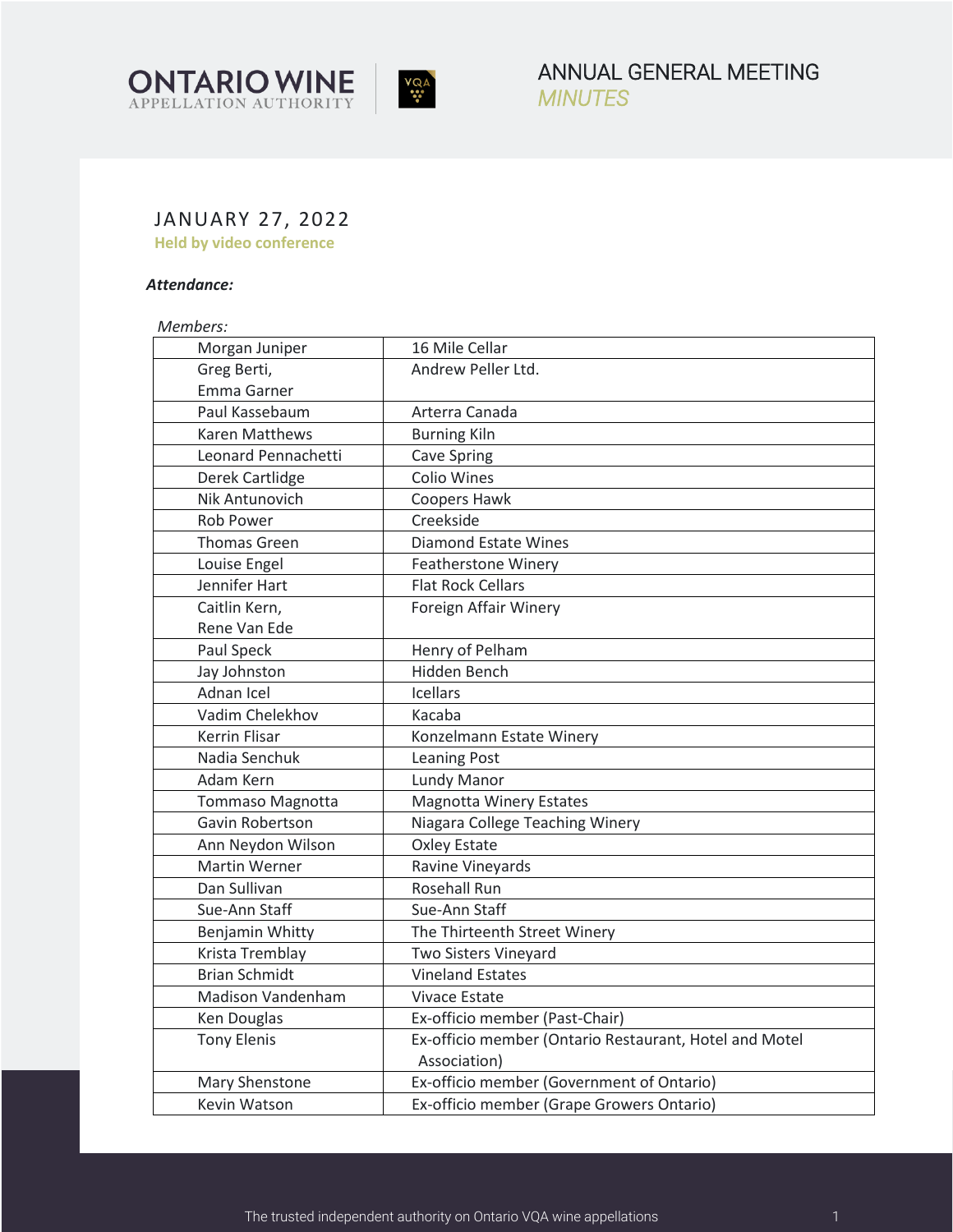#### *Other attendees:*

| Minister Ross Romano,<br>Debbie Kontos, Samantha<br>Pinto, Laura Campbell, | Ministry of Government and Consumer Services |
|----------------------------------------------------------------------------|----------------------------------------------|
| Alexander Janack                                                           |                                              |
| Mary Jane Combe,                                                           | Grape Growers Ontario                        |
| Debbie Zimmerman                                                           |                                              |
| Mark Kopstick                                                              | Kopstick Osher LLP (auditors)                |
| Aaron Dobbin                                                               | <b>Wine Growers Ontario</b>                  |
| Laurie Macdonald,                                                          | <b>Ontario Wine Appellation Authority</b>    |
| Katherina Radcliffe, Peter                                                 |                                              |
| Harris, Susan Piovesan,                                                    |                                              |
| Stan Loree, Tricia                                                         |                                              |
| Ramnath                                                                    |                                              |

## 1. **Opening of meeting**

B. Schmidt, Chair of the Board of Directors, welcomed members and guests. He confirmed quorum had been reached and called the meeting to order.

Minister Ross Romano brought greetings from the Ontario government. He commended the Authority on its efficiency and success facing pandemic challenges while ensuring continued consumer confidence in VQA wines. He added he would look forward to getting to know the industry in his new role.

# **1.1 Approval of Agenda**

**MOTION** Be it resolved that the agenda for the July 23, 2021 meeting of members be approved as presented. Moved by P. Kassebaum, seconded by T. Elenis. Carried.

## 2. **Approval of Minutes of August 13, 2020**

The minutes of the AGM of August 13, 2020 were approved.

**MOTION** Be it resolved that the minutes of the annual meeting of members held on August 13, 2020 be approved as presented. Moved by D. Sullivan, seconded by P.Speck. Carried.

#### 3. **Finance Report**

#### **3.1 2020/2021 Audited Financial Statements**

M. Kopstick, Auditor for the Ontario Wine Appellation Authority, reviewed the audited financial statements for the fiscal year ending March 31, 2021.

**MOTION** Be it resolved that the audited financial statements be received. Moved by D. Cartlidge, seconded by G. Berti. Carried.